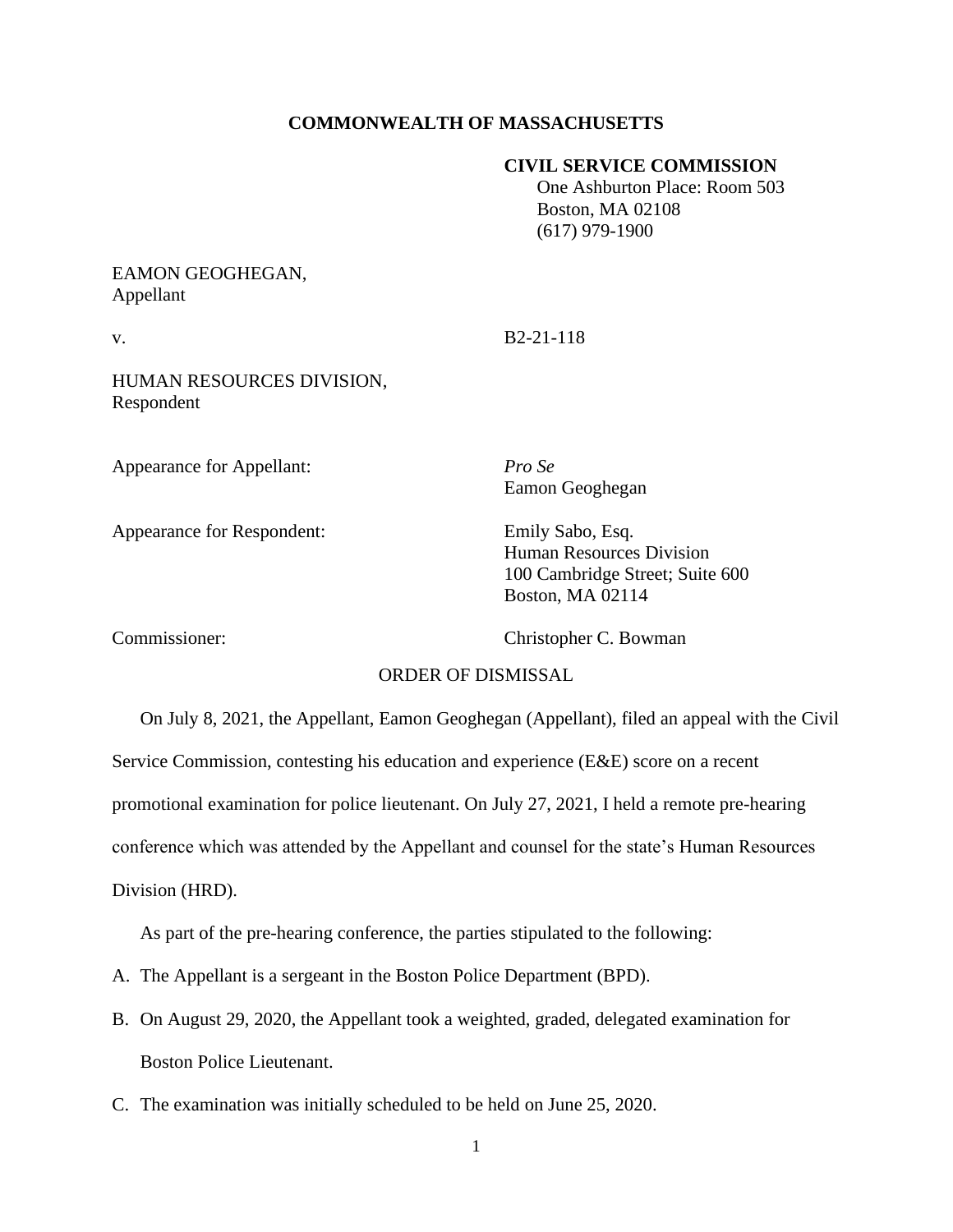- D. The Appellant received an "assessment center" score of 41.82; a written (technical skills) score of 23.22; and an E/E score of 18.44, for a total score of 83.
- E. An eligible list for Boston Police Lieutenant was established on July 1, 2021.
- F. The Appellant is ranked in the  $52<sup>nd</sup>$  position, tied with 17 other applicants.
- G. The Appellant filed a timely E/E appeal with HRD.
- H. HRD denied the E/E appeal and the Appellant filed a timely appeal with the Commission.

As part of the pre-hearing conference, the Appellant stated that his appeal could be divided into two parts. First, he believed that HRD, in general, calculated the various categories incorrectly regardless of the cut-off date used for the experience. Second, he argued that HRD's decision to use the initial examination date of June 27, 2020 also resulted in him receiving less E/E points than he was entitled to. At the conclusion of the pre-hearing conference, the Appellant stated that, based on information provided by HRD, his appeal was now based solely on the second-prong --- that his E/E score should be based on the August 29, 2020 examination date, as opposed to the initially scheduled date of June 25, 2020.

Based on the statement of the Appellant, I informed both parties that the sole remaining issue could be decided via motions, with HRD filing a motion for summary decision and the Appellant given the opportunity to respond. On July  $28<sup>th</sup>$ , the day after the pre-hearing, the Appellant sent the following email to the Commission:

#### "Chairman Bowman,

After our Webex pre-hearing yesterday, I re-examined my E&E experience points for the BPD lieutenant candidate exam. I apologize and do in fact believe I was harmed by HRD's decision in not granting me my full E&E points. I believe that my employment status is harmed and if granted the points I'm seeking, will break me from a tie with 17 other Lt. candidates. I do want to continue with contesting HRD's decision.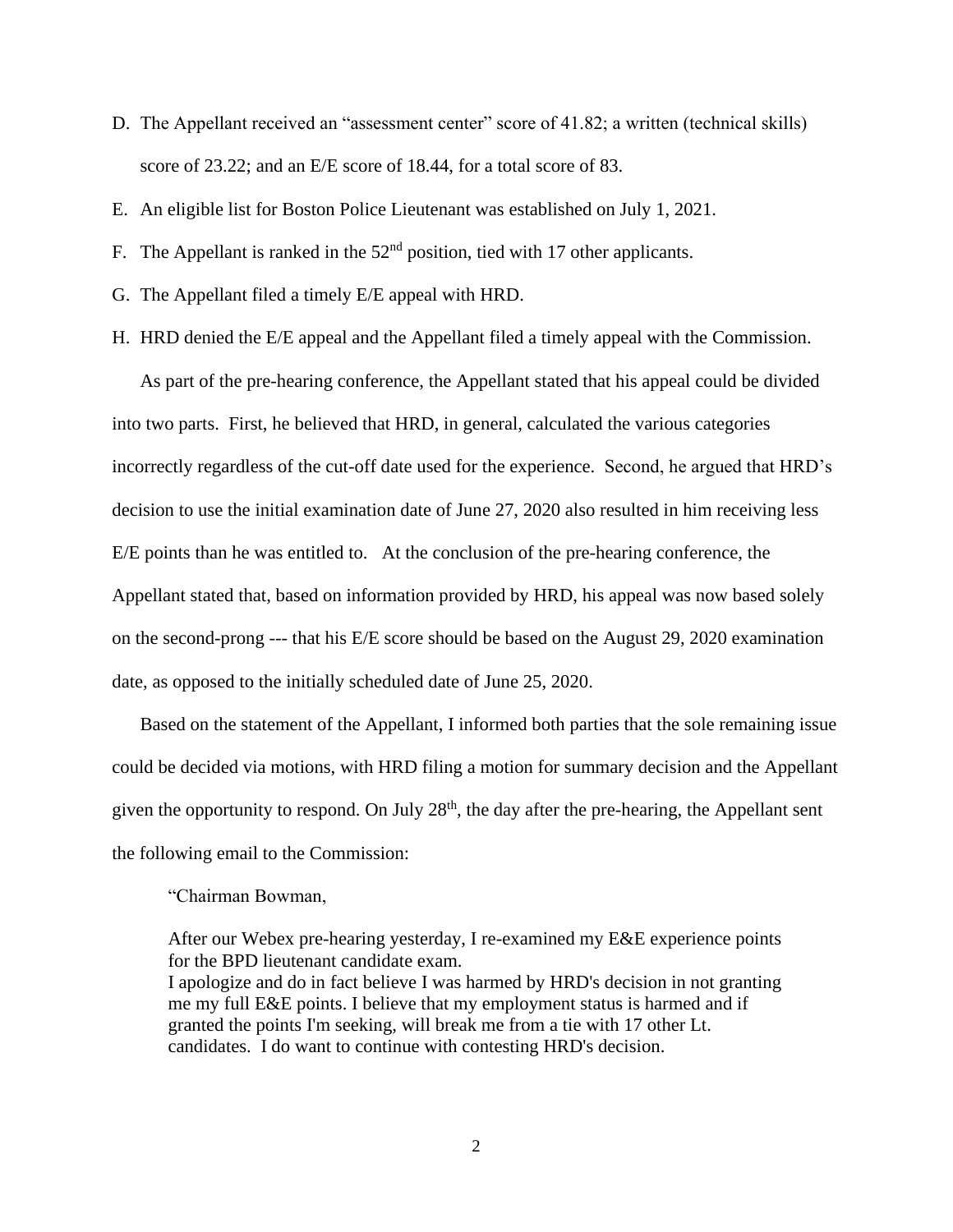As to the other issue of BPD/HRD ending the E&E date in June 2020 rather than August 2020, I still believe this is an arbitrary and capricious decision, however after closer inspection of my temporary lieutenant experience, it will not effect my standing on the lieutenant candidate list. Please let me know if there is any further information you may need from me. Sincerely,

Eamon Geoghegan"

The Appellant, however, as of that time, had failed to articulate any argument specifically showing how, in his opinion, HRD calculated his E&E incorrectly. Put another way, other than stating that he has been "harmed", he had failed to show what action or inaction by HRD caused this alleged harm. For this reason, I provided the Appellant with 10 days to file a More Definite Statement with the Commission, with a copy to HRD, showing specifically how his E/E grade was allegedly calculated incorrectly by HRD.

On August 12, 2021, the Appellant submitted a More Definite Statement which stated in

relevant part:

"It is my position that I should be credited with **22.3 points** (20% weighted score 18.46) but was only credited by HRD with **22.2 points** (20% weighted score 18.44). My BPD sergeant employment experience is **40 months (5.6 points)** and HRD reduced it to **24 months (4.0 points)** even though I submitted the work experience documentation in a timely manner as required.

However, HRD did adjust and increase my category 5A police officer experience from no **(0)** points to **24-35 months** (**1.0 point)**, demonstrating that HRD has discretion and can award additional and/or adjust credit points during an E&E review. HRD's arbitrary and capricious decision to award me points in one category (5A) that were not originally claimed, but reduce points in another category that were originally claimed (2A), lacks any consistency, is illogical, violates basic merit principles, and has harmed my employment status by reducing my overall final score and standing on the established lieutenant eligible list.

…

Rather than HRD's arbitrary decision to credit me with 1.5 points for my lieutenant experience and reduce my sergeant experience points to 4.0 for a total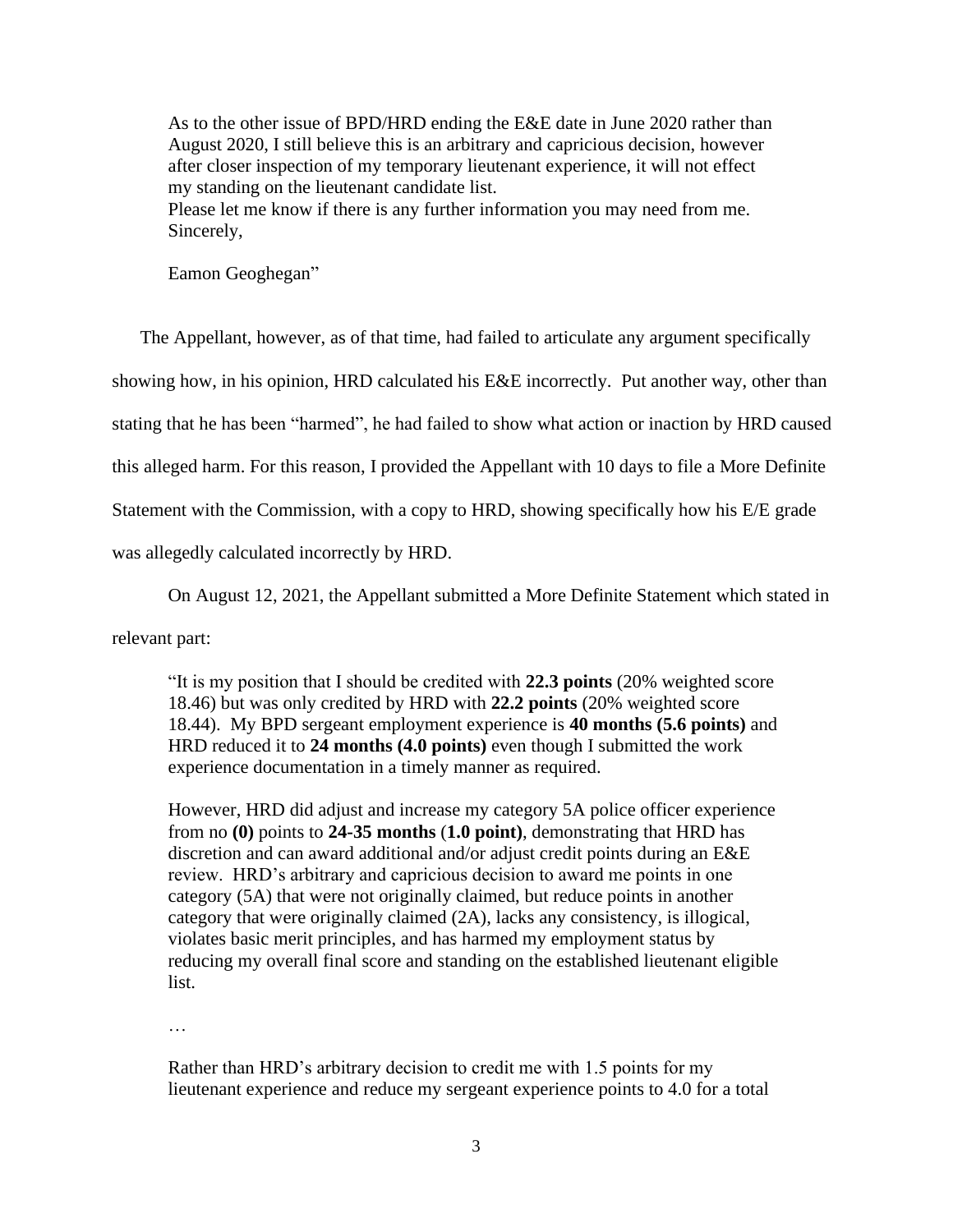of 5.5 points, I respectfully request that I be credited the 5.6 points for sergeant experience and no points for lieutenant experience. This 0.1 additional credit to my E&E score increases my overall final score to an adjusted 84%, breaking from a tie with 17 other candidates and placing me at number 45 on the eligible list.

I don't believe HRD's seemingly rigid E&E scoring format and arbitrary decision should penalize a candidate for their work experience and prevent the police department from promoting a person with the skills, ability, and knowledge for the position of BPD Lieutenant. It is undisputed that HRD **shall** give credit for an applicant's "employment or experience".

I am seeking a remedy of HRD's E&E scoring decision in the light most favorable to my overall score by granting the 5.6 points for my sergeant work experience and adjusting my E&E score accordingly, as supported by my work experience documentation and in keeping with basic merit principles and fundamental fairness.

This seemingly small 0.1 (22.2 v. 22.3) point difference has a substantial impact on my overall score: added to my 70 points for completing the E&E, my adjusted overall E&E would be 92.3, multiplied by 20% to equal 18.46. Adding all the testing components together: written (technical knowledge) 23.22; assessment center 41.82; and E&E 18.46 for a total overall score of 83.50% rounded up to 84%."

I asked HRD to reply to the Appellant's More Definite Statement stating in part

that, "Specifically, HRD should provide a breakdown supporting HRD's argument that

the Appellant has received appropriate credit for his experience as a police sergeant."

HRD's subsequent reply to the Commission stated: "Based on the information in Mr.

Geoghegan's more definite statement, the HRD Civil Service Unit has calculated his

sergeant experience as requested in his appeal and send him a revised score notice."

The Appellant's name does now appear in the  $45<sup>th</sup>$  position on the eligible list, the relief that he was seeking, yet he has failed to respond to request from the Commission to withdraw his appeal. Since this appeal is now moot, the Appellant's appeal under Docket No. B2-21-118 is hereby *dismissed*.